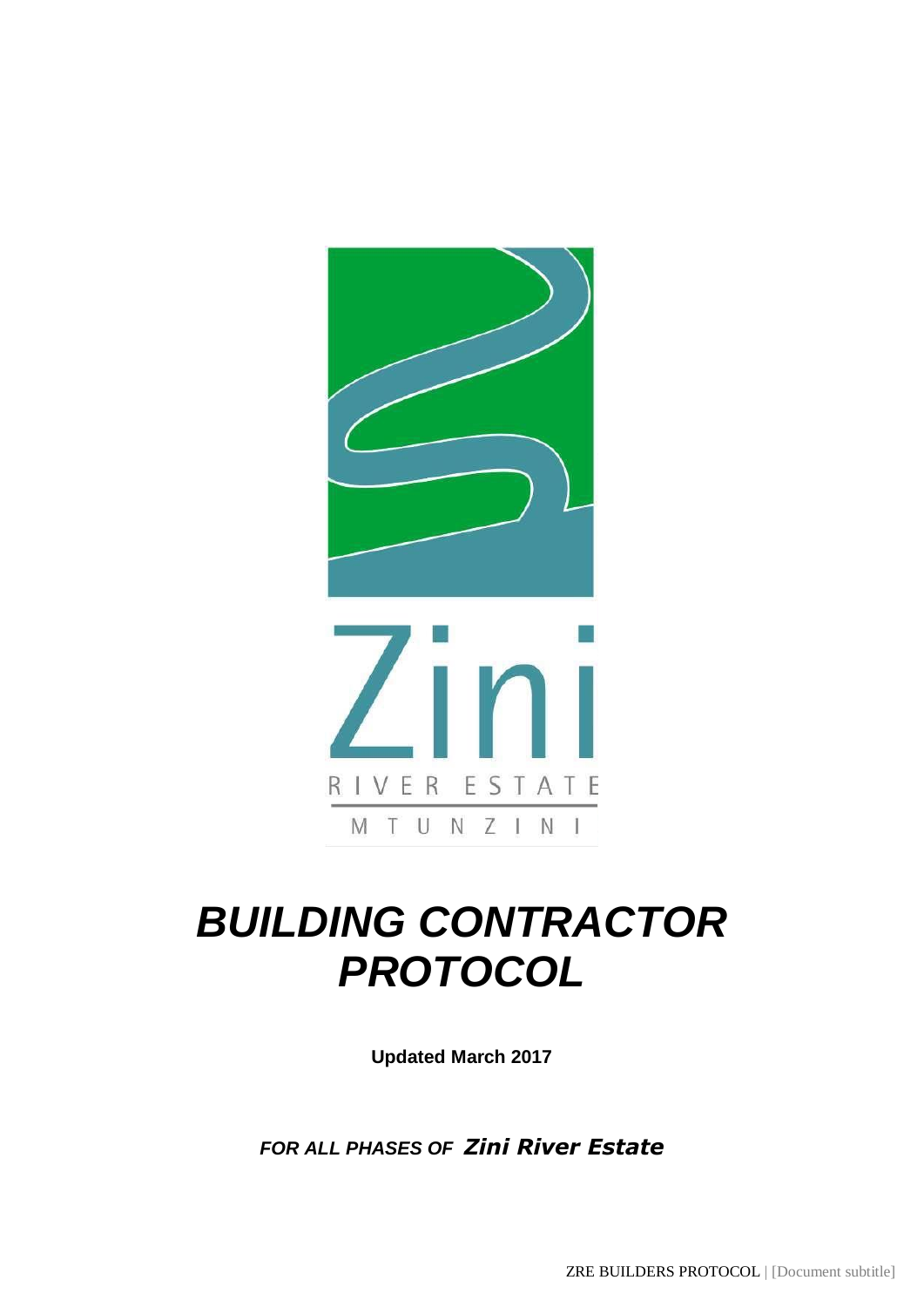

**Zini River Estate Homeowners Association** Registration No. 2006/026896/08

P.O. Box 176, Mtunzini, 3867

Tel: (035) 3402751 Fax: (035) 3402750

#### **AGREEMENT : CONTRACTOR'S OBLIGATION AGREEMENT**

This document must be completed and signed (in black ink) in respect of all work carried out on all phases of the Zini River Estate.

| 1.0 | <b>PARTIES</b>                                                                                                                                                                                                                                                                                                                                                                                                                                                                                                                                                                                                     |  |
|-----|--------------------------------------------------------------------------------------------------------------------------------------------------------------------------------------------------------------------------------------------------------------------------------------------------------------------------------------------------------------------------------------------------------------------------------------------------------------------------------------------------------------------------------------------------------------------------------------------------------------------|--|
| 1.1 | <b>Zini River Estate Homeowners Association</b><br>"ZREHOA"<br>Registration No. 2006/026896/08                                                                                                                                                                                                                                                                                                                                                                                                                                                                                                                     |  |
| 1.2 | "The Contractor" (Company Name)                                                                                                                                                                                                                                                                                                                                                                                                                                                                                                                                                                                    |  |
|     |                                                                                                                                                                                                                                                                                                                                                                                                                                                                                                                                                                                                                    |  |
|     |                                                                                                                                                                                                                                                                                                                                                                                                                                                                                                                                                                                                                    |  |
| 2.0 | <b>RECORDAL</b>                                                                                                                                                                                                                                                                                                                                                                                                                                                                                                                                                                                                    |  |
| 2.1 | The Building Contractor hereby acknowledges that he/she has received a copy of this Protocol in respect of<br>all work carried out on all phases of the Zini River Estate, and accepts the obligations in favour of Zini River<br>Estate Home Owners Association, as set out in this agreement. He/she also acknowledges this agreement<br>stands in respect of all present and future work carried out on the Zini River Estate. The Zini River Estate<br>Home Owners Association reserves the right to amend this protocol from time to time. The Building<br>Contractor will be advised of any such amendments. |  |
| 2.2 | The Building Contractor also hereby acknowledges that the Zini River Estate Home Owners Association has<br>the right to add or remove any Contractor from the list of accredited Building Contractor, as per their powers<br>under Clause 8.5.1.9 of the Articles of Association, and to levy fines upon such accredited Building<br>Contractors as specified in this Protocol.                                                                                                                                                                                                                                    |  |
| 2.3 |                                                                                                                                                                                                                                                                                                                                                                                                                                                                                                                                                                                                                    |  |
|     |                                                                                                                                                                                                                                                                                                                                                                                                                                                                                                                                                                                                                    |  |
| 2.4 |                                                                                                                                                                                                                                                                                                                                                                                                                                                                                                                                                                                                                    |  |
|     | Date:                                                                                                                                                                                                                                                                                                                                                                                                                                                                                                                                                                                                              |  |
| 2.5 |                                                                                                                                                                                                                                                                                                                                                                                                                                                                                                                                                                                                                    |  |
|     |                                                                                                                                                                                                                                                                                                                                                                                                                                                                                                                                                                                                                    |  |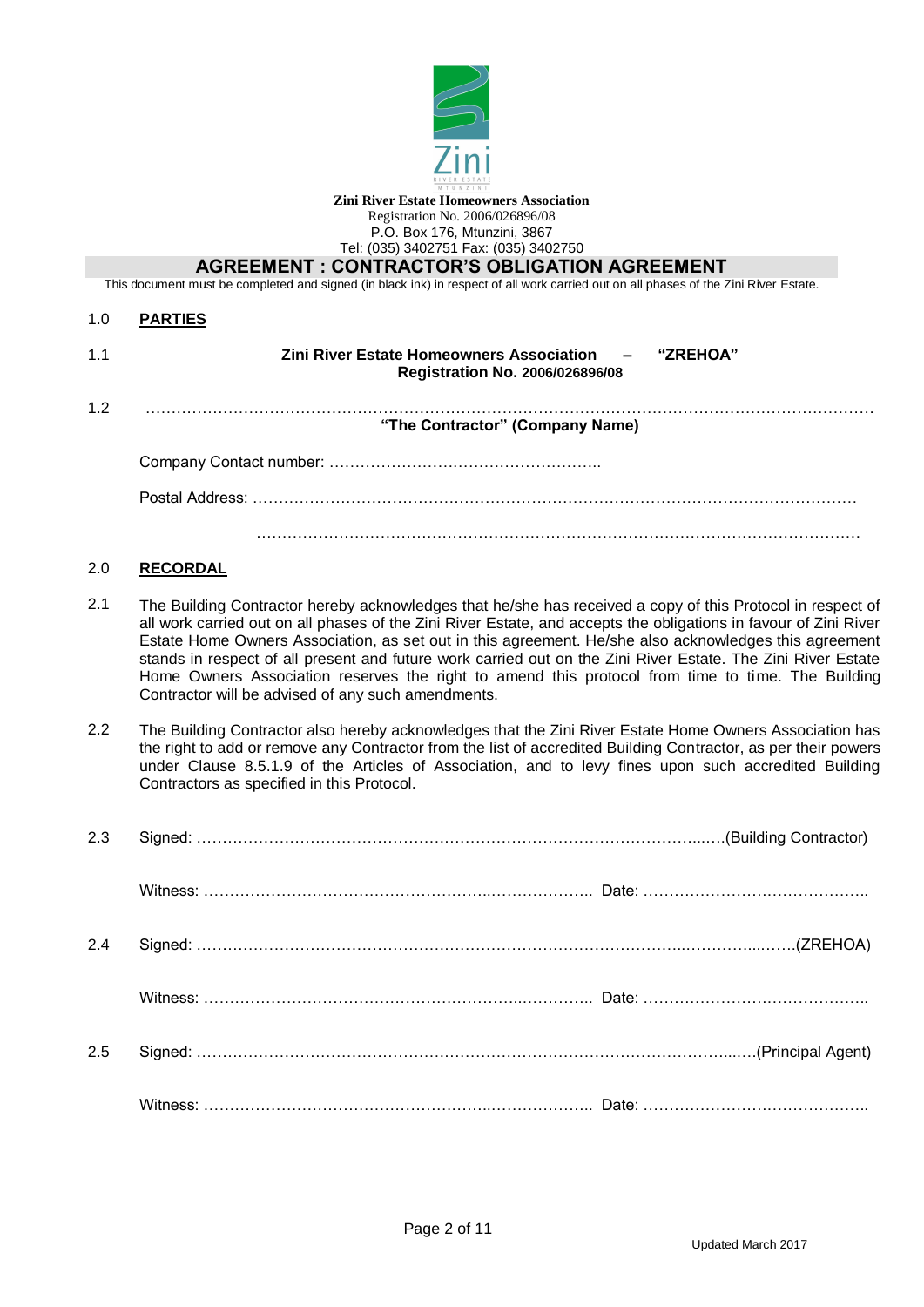### **Zini River Estate Home Owners Association (ZREHOA) ACCREDITED BUILDING CONTRACTOR PROTOCOL**

#### *Criteria of acceptance of Building Contractor's by ZREHOA.*

- *Only Professional Building Contractors registered with the National Home Builders Registration Council and/or the Master Builder's Association, with an acceptable track record will be considered as accredited Building Contractor's on Zini River Estate. This accredited list will be reviewed from time to time at the sole discretion of the ZREHOA.*
- *All applications to be accepted onto the Zini River Estate accredited list of Building Contractors are to be submitted in accordance with the criteria as set out in Clause 31 of this Protocol. – Copies are available from the Estate Management Offices.*
- *Once accredited, Building Contractors must be available to tender on all other projects on all phases of the Zini River Estate and, if the Building Contractor has not received a commission for any other building projects on the Estate, other than the current project, for a period of six months, the Building Contractor will be considered dormant, and be removed from the list of accredited Building Contractor's.*

## **CONTRACTOR'S OBLIGATION AGREEMENT**

#### **1.0 INTRODUCTION**

- 1.1 All Contractors working on any of the phases on the Zini River Estate are to acquaint themselves thoroughly with this document and any revised edition, and are to sign acceptance of the same prior to the commencement of any work on the Estate.
- 1.2 The manner in which a site is prepared prior to the commencement of construction will have more impact on the environment than any other stage of the development. Adherence to the following protocol is imperative.

#### **2.0 PROCEDURE**

2.1 The Architect or Builder, as the client's Principal Agent, is to inform the Building Control Manager a minimum of 3 working days prior to the anticipated commencement of clearing the footprint area and site handover, and at that stage, provide the details of the Principal Building Contractor.

#### **3.0 SITE HANDOVER**

3.1 A site handover meeting will be held on the specific site prior to the Contractor being permitted to move onto site in any form. This includes the storing of fill materials.

#### 3.2 THE SITE HANDOVER MEETING MUST BE ATTENDED BY

- The Architect and Principal Agent.
- The Contractor
- The ZREHOA Building Control Manager.
- The Environmental Officer
- 3.2 The following criteria must be addressed prior to the site handover, and to be discussed at the site handover:

#### **The Principal Building Contractor**

- 3.2.1 All the site corner beacons (pegs) to be exposed, identified, and flagged.
- 3.2.2 Environmental issues to be addressed, including preservation of existing vegetation and the storage of materials etc.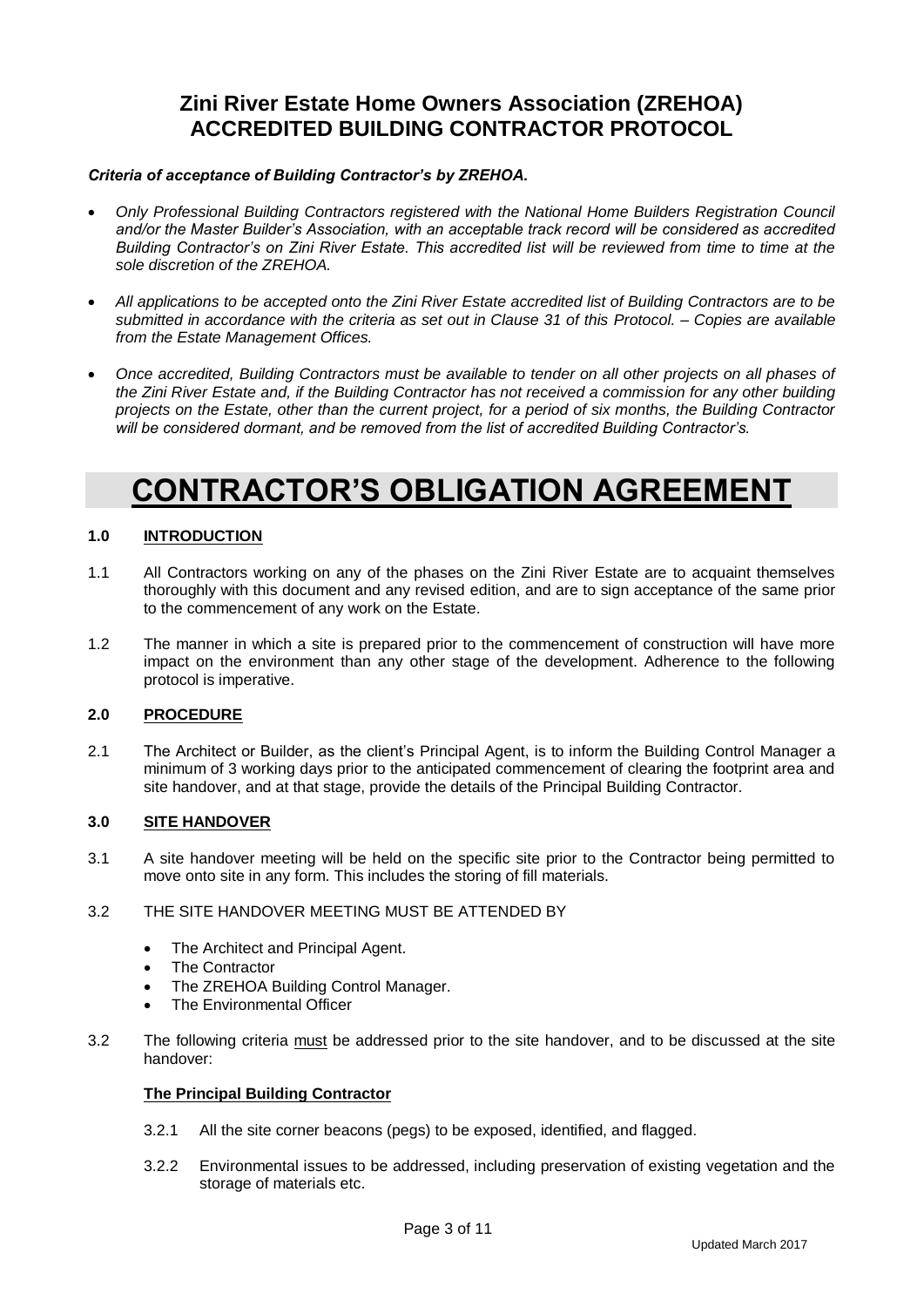3.2.3 Establish the position to access the site during construction if it is not the same as what is shown on the approved Building Plans.

#### *Please Note: All sub-contractors and service providers must be registered with ZREHOA and must sign a sub-contractor's Agreement Protocol with ZREHOA prior to being permitted onto the Estate.*

#### **4.0 INSTALLATION OF WATER TANKS**

- 4.1 Due to the national water crisis it is now obligatory that at least one water tank must be installed as an additional source of water. The tank must be installed in the most inconspicuous place on the property in order not to distract from the aesthetics of the estate.
- 4.2 Consideration should be given to utilize grey water for toilets.

#### **5.0 SITE CAMP**

- 5.1 The site office which can either be converted steel container or timber hut must be green (Plascon Turf Green A23-7 or equal colour approved by ZREHOA). No advertising signs of any kind will be permitted on any of these temporary site offices and storage rooms, other than the ZREHOA approved Professional Notice Board and mandatory Safety Signage approved by ZREHOA.
- 5.2 The site offices and storage containers must be adequately screened off with green shade cloth to ZREHOA's approval.

#### **6.0 SHADE CLOTH FENCING**

- 6.1 Once the areas to be screened off have been established on site, and verified by the Building Control Manager, it must be screened off with Green shade cloth.
- 6.2 This shade cloth fence must be installed prior to any work commencing on the site.
- 6.3 Regular inspections must be carried out by the Building Contractor during building operations to ensure containment within the screened areas, and to monitor damage to the surrounding vegetation. In the instance of damage to existing vegetation, it is to be reported to the Estate Management immediately, who will instruct the contractor responsible for the damage in respect of repair or replacement. This will be for the contractor's account, as will any fines or penalties levied for the damage done.
- 6.4 ZREHOA will carry out regular inspections on each site to ensure clause 5.0 is adhered to. The Building Contractor will be notified to carry out any remedial work, if required, within a specified time period.

#### **7.0 CONSTRUCTION PERIOD**

- 7.1 **Construction of any housing project or any improvements or alterations must commence within 14 working days from the date of the site handover date, and shall be completed within 12 months from the date of the site handover, save with the written consent for an extended building period of a maximum of 6 months from ZREHOA.**
- 7.2 A penalty of R1000 per calendar month will be levied on the Building Contractor or Owner (whoever may be the cause of non-completion) on any building work exceeding the maximum building period which has not have the ZREHOA's written extended period consent.

#### **8.0 CONSTRUCTION SIGNAGE**

- 8.1 The Building Contractor shall erect a Professional Notice Board (Contractors Board ) on the site in the position agreed on at the site handover.
- 8.2 This notice board shall be in the form and design approved by ZREHOA as in clause 8.4.4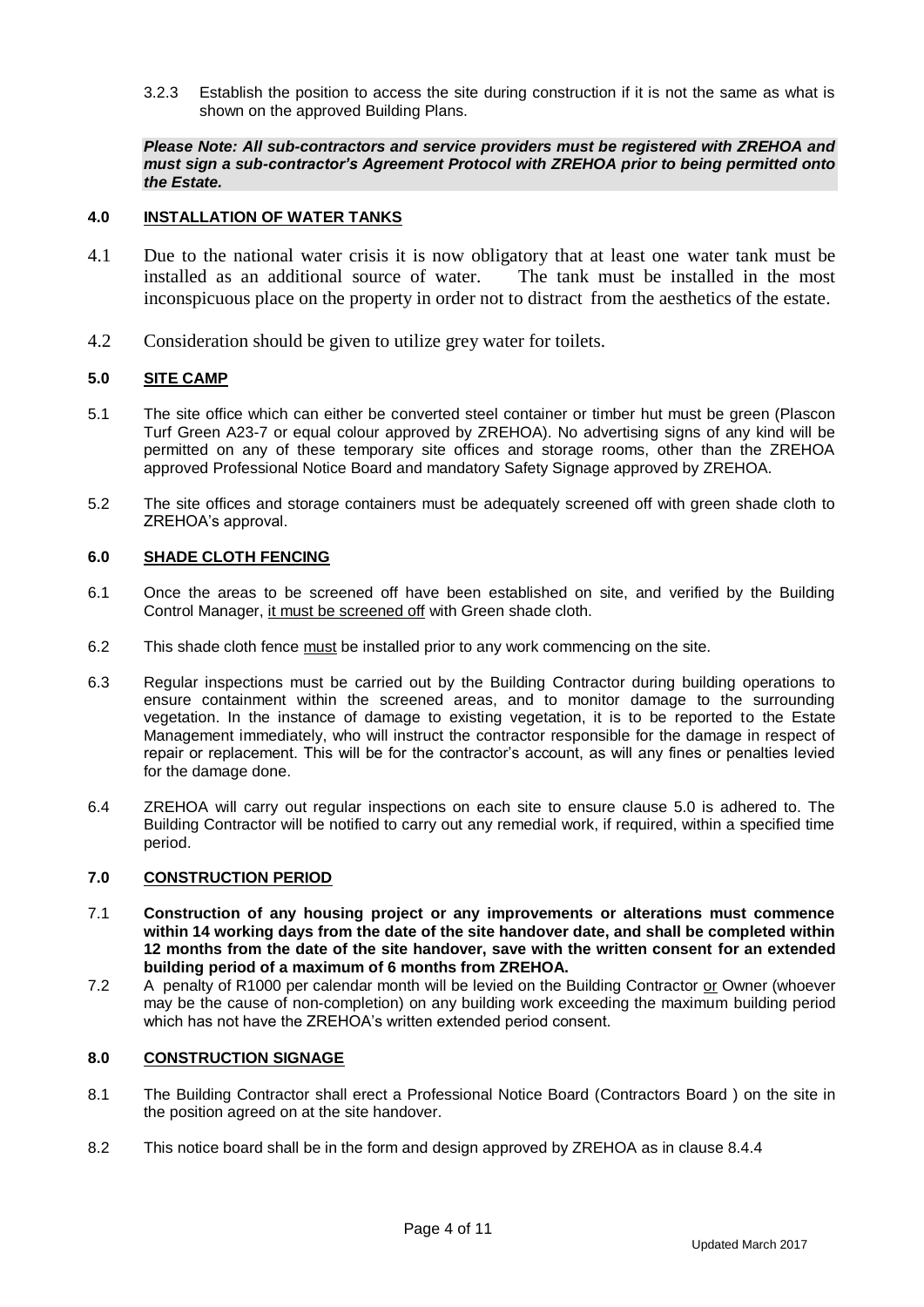- 8.3 No other signage of any Building Contractor; Sub-Contractor; Service Provider; Financing Company; Real Estate; Agents; or any other parties concerned with the project may be erected on the site or anywhere on the Estate.
- 8.4 The design and specifications for this board are as follows:
- 8.4.1 The inclusion of the words **"FOR SALE"**; **"TO LET"**; **"SPEC"**; or **"TO BUY"** is strictly not permitted.
- 8.4.2 The width of the board may not exceed 2000 mm in width and the height must not exceed 2000 mm.
- 8.4.3 The board must be positioned hard up against the shade cloth fence, as near to the entrance to the site as possible without obscuring any road signage and traffic. The board must be parallel with the road and be erected 1000mm above ground level.
- 8.4.4 The board must be constructed with chromodek sheeting rivet fixed to a galvanized iron frame 25mm x 25mm hollow section fixed onto two treated gumpoles sunk a minimum 900mm deep.

#### **9.0 LITTER AND REFUSE CONTROL**

The Principal Building Contractor shall control all litter and refuse on his/her site by the following methods:

- *9.1* Placement of litter bins, skips, or demarcated and screened refuse areas in accordance with the *Zini River Estate Environmental Management Plan* and the *Umlalazi Municipality's requirements.*
- 9.2 The site must be cleared of all litter and building refuse which must be removed from the Estate at least once per week, preferably on Fridays. Burning of any litter, refuse, or rubbish is not permitted on any site.
- 9.3 Any litter spread outside the site is to be immediately picked up. This includes building debris and stones in the driveway access to the site and in the road verge and road directly adjacent to the site.
- 9.4 The Estate Manager and/or the Building Control Manager may require the Building Contractor to clear the site at any stage and within a specified period if, in their opinion, the site is untidy and aesthetically not acceptable.
- 9.5 The Building Contractor to ensure all sub-contractors, suppliers, service providers, and staff strictly adhere to this requirement.

#### **10.0 VEGETATION**

- 10.1 No vegetation of any description, other than sugarcane, is to be removed, cut back, or pruned, without the written consent of the Estate Manager.
- 10.2 Contractors are to take all the necessary precautions to prevent the introduction of any alien species to the Estate.
- 10.3 Contractors to exercise extreme care in the storage, handling and transportation of any materials which could be detrimental to the natural environment.
- 10.4 All cut banks must be vegetated with grass immediately on completion of the earthworks.

#### **11.0 EROSION CONTROLS**

11.1 The Building Contractor will install temporary construction entrances, fences, and other erosion control methods considered necessary immediately upon the building site / building footprint being cleared. All erosion control measures must be undertaken in collaboration with the Estate Manager, Building Control Manager, or the Landscape Consultant, so as to ensure erosion is avoided. Sand bags and berms are to be placed where necessary to prevent erosion, particularly over weekends, holidays, and extended closure periods.

#### *Please refer to the Environmental Management Plan on erosion controls.*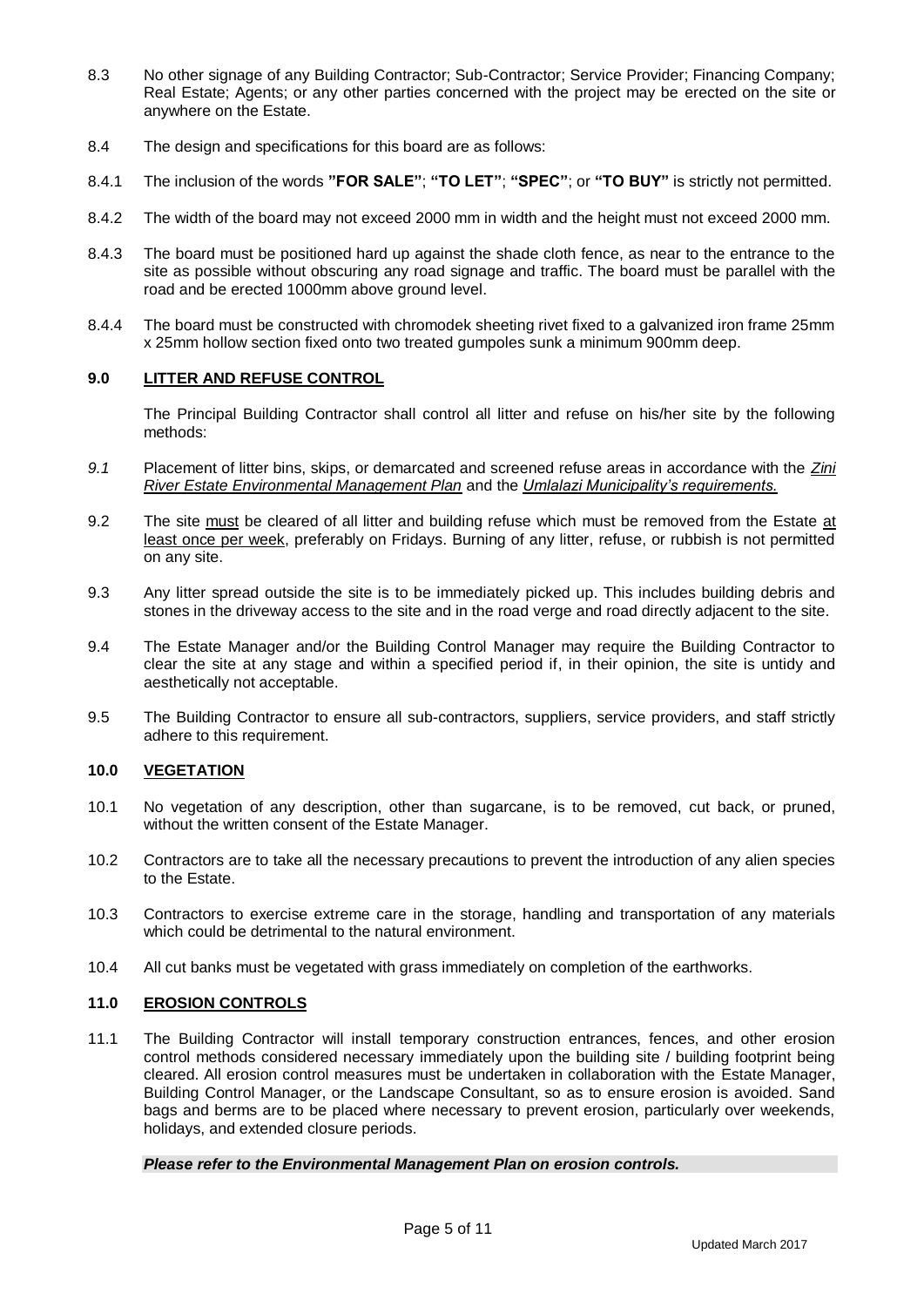- 11.2 The Building Contractor must inspect the site and ensure that the erosion control methods that are in place are maintained and adequately serve their function.
- 11.3 ZREHOA management will carry out regular site inspections and assess the erosion control management, and if in their opinion, find that it is not adequate, will instruct the Building Contractor to carry out remedial work and improve his/her erosion control management within a certain time period, and to maintain the standard throughout the construction period.

#### **12.0 WORK HOURS**

12.1 Unless otherwise approved by the Zini River Estate Home Owners Association, construction work shall be strictly limited to the time between 06h30 and 17h00 from Mondays through to Fridays. No construction will be allowed on Sundays and Public Holidays.

#### **13.0 SECURITY**

*Please Note: This Clause must be read in conjunction with the Security Rules and Procedures Protocol.*

- 12.1 All Contractors, sub-contractors, suppliers, service providers, and labourers are to comply with all Security Regulations and Protocols as prescribed in the Security Protocol, as amended from time to time. It is the Building Contractor's responsibility to ensure he/she has the latest edition and that all persons on site are familiar with the contents thereof and strictly adhere to these regulations.
- 12.2 No employees are allowed to congregate around any of the Estate's gates waiting to be transported to and from the Estate. Any pick-up point is to be away from the Estate gates.
- 12.3 The recruiting of casual labour by the gates is strictly forbidden.
- 12.4 The Principal Building Contractor must submit a list of names, identity numbers, and contact details of all staff members, labourers, sub-contractors, and service providers working on his/her site prior to access to the site being granted.
- 12.5 All persons working on the site must have their ZRE ID card available.
- 12.6 All contractors and their employees must enter the estate via the designated entrances. No contractors or their employees are permitted to enter the estate at any other point/s.

#### **14.0 BEHAVIOUR**

- 14.1 All construction staff, labourers, service providers, and suppliers are expected to behave in a professional workmanlike manner at all times on the Estate. Their behaviour shall not disturb other residents or activities on the Estate. The Estate Manager, Building Control Manager, and Security Manager or Security Services, shall have the right to control behaviour and noise generated by construction workers.
- 14.2 No employee employed by the Building Contractor shall be entitled to be on the site other than during the hours provided in Clause 11.0 unless the prior written consent of the ZREHOA Estate Management is given.
- 14.3 The Building Contractor is responsible for the conduct of all their staff, labourers, suppliers, and service providers entering the Zini River Estate Estate.

#### **15.0 SUPERVISION**

- 15.1 A Supervisor or Site Foreman shall be appointed to control the site. He/she is to be on site or be immediately available during working hours when required by ZREHOA management, and will be deemed to be the Building Contractor's representative in the Building Contractor's absence.
- 15.2 All accidents, break-ins, theft, or dangerous situations must be reported to ZREHOA management immediately.

#### **16.0 ACCESS TO THE ESTATE, USE OF ROADS, AND DAMAGE TO ESTATE PROPERTY**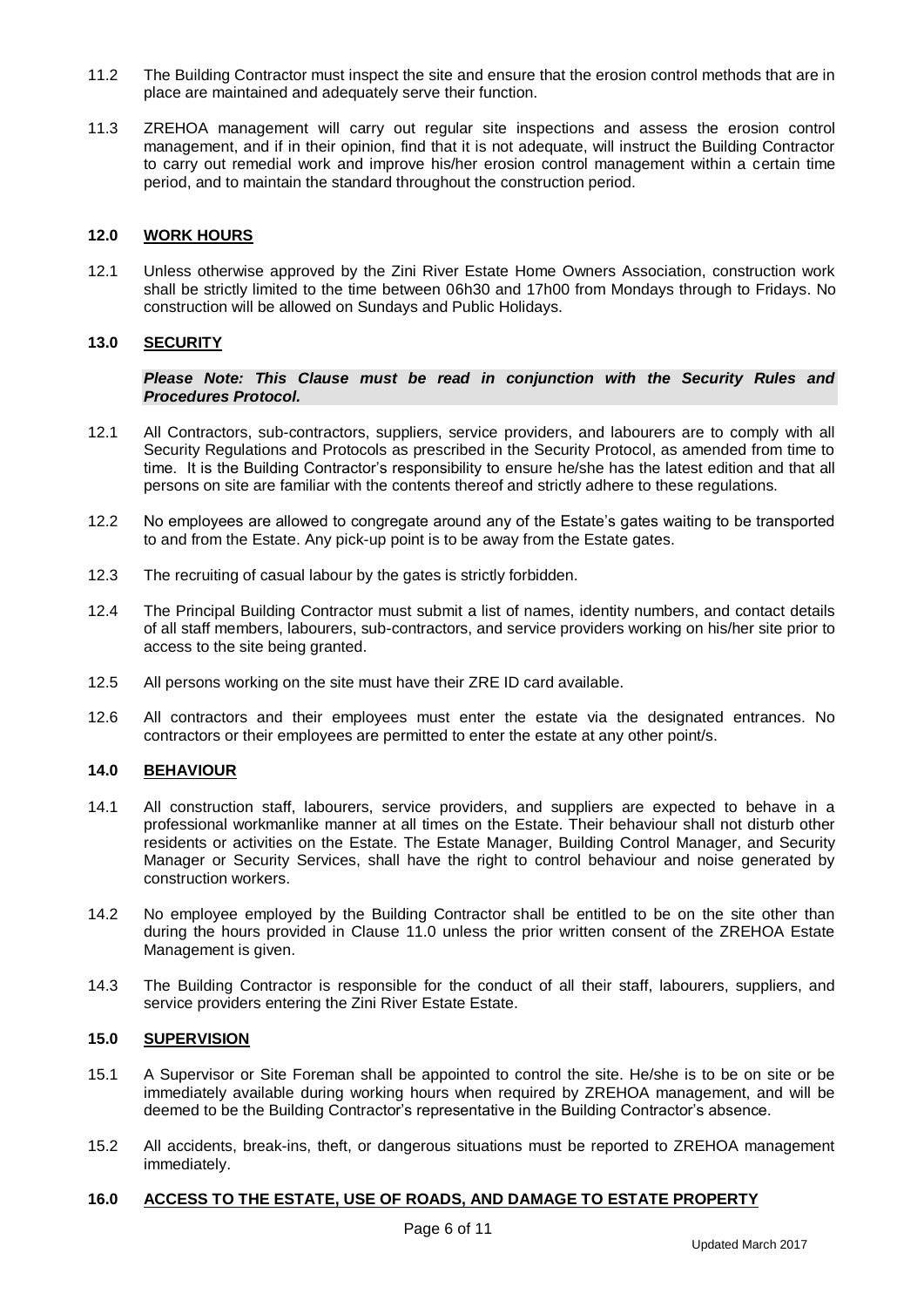- 16.1 The Contractor shall ensure that all vehicles use the roads with due care and consideration for passenger and pedestrian safety.
- 16.2 All vehicles involved in construction shall enter the estate through the designated construction vehicle entrance and not the Estates main entrance unless agreed by prior arrangement with the Estate Management.
- 15.3 All vehicles must submit to searches when entering or leaving the Estate if so requested by the Security Service.
- 15.4 Should any of the road edging/verges, Telkom and electricity manholes, sewer connections, irrigation coupling valves, water meters and pipes, fire hydrants, any other services or trees on the property or verge be damaged by any Contractor, Supplier, Service Provider, Sub-Contractor, Staff Member, or Labourer under the Principal Building Contractor's control, then the Principal Building Contractor shall be responsible for repairing such damage immediately at his/her own cost. Precautionary measures must be taken at the outset to prevent any such damage.
- 15.5 Failure to take due care or to adhere to the speed restriction or any other traffic signs will result in a driver being fined or banned from access to the Estate and any construction site.
- 15.6 If the Principal Building Contractor requires additional security for a specific site, this must be arranged with the Estate contracted security company via the Estate Manager. The costs of such additional security will be borne by the Principal Building Contractor.
- 15.7 The Contractor indemnifies the ZREHOA and it's employees or representatives against any claims for loss or damage, which may occur on the Estate during the course of any work being carried out.
- 15.8 No vehicles may enter the Estate carrying in excess of  $5m<sup>3</sup>$  concrete.
- 15.9 No articulated or abnormal vehicles, with or without trailers, may enter the Estate, unless the express permission of the Estate Management is obtained via the Estate's security. If permission is granted, the vehicle may enter the Estate with due care and under supervision of a member of the Estate Management and the Site Foreman/Building Contractor of the specific site the vehicle is going to. The same procedure will be repeated when the vehicle leaves the site. Any damage along the way will be recorded and photographed. The Building Contractor will be held responsible to rectify any damage to ZREHOA's satisfaction and approval.

#### **17.0 PARKING**

17.1 Construction vehicles shall not be parked in any area other than on the building site, or on the verge bordering the site. Vehicles parked on the verge shall be parked with due consideration for users of the street. Any damage caused to the verge and/or Estate and private property by the parking of vehicles, including oil, diesel, or material spillages, will be repaired immediately at the Principal Building Contractor's expense.

#### **18.0 STORING OF CONSTRUCTION MATERIALS**

- 18.1 All materials and equipment must be stored in a safe manner in terms with the Occupational Health and Safety Act.
- 18.2 No materials or equipment may be placed or stored on the verge or outside of the building site on adjacent sites at any time unless with the express permission of the adjacent site's owner or owner's representative. Building materials may be stored at owners own risk in the contractors yard near the contractor's entrance. Prior permission and arrangements must be made with the Building Control Manager.

#### **19.0 TOILET AND ABLUTION FACILITIES**

19.1 The Principal Building Contractor must provide adequate temporary portable toilet facilities, either waterborne (flushing) connected to the main sewer, or chemical type. These toilets must be serviced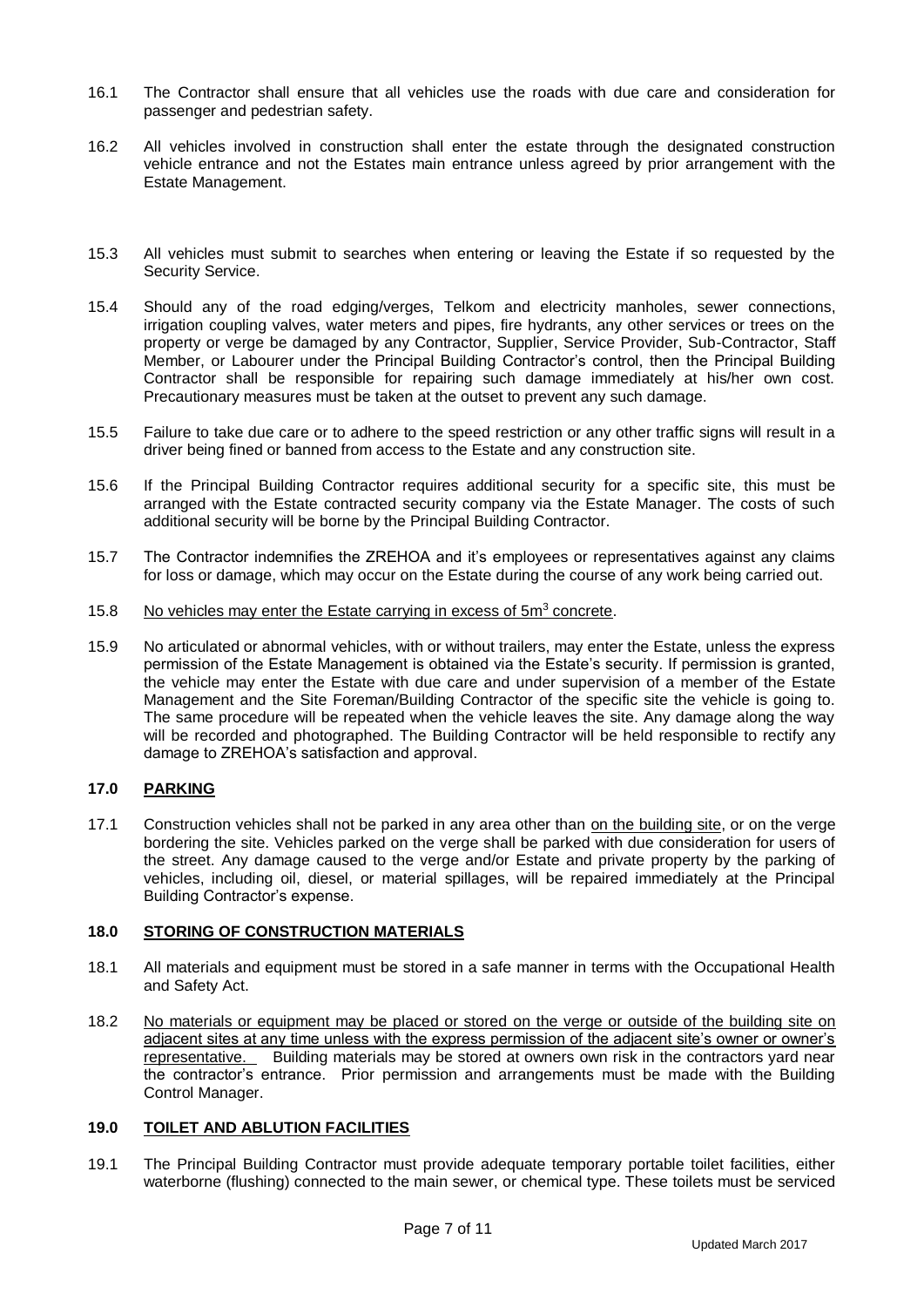by a sanitation company at least once per week. No person is permitted to urinate anywhere on the site other than in the toilet facility proved.

- 19.2 The toilets must be adequately screened off with 80% factor green shadecloth.
- 19.3 Toilets are to be provided at a rate of not less than one toilet for every 6 (or part thereof) personnel on site and need to be serviced at least every 2 weeks.
- 19.4 Adequate shower and wash-up facilities must be provided on the site by the Principal Building Contractor. These must be screened off with shade cloth described in Clause 18.2. The wastewater from these showers and wash-up areas must be piped to the sewer drain on site.
- 19.5 The Principal Building Contractor must carry out regular inspections on these facilities and ensure that any contamination and pollution is remedied immediately, and that these facilities do not pose an unhygienic and health hazards at any time.

#### **20.0 FINAL CLEAN UP AND COMPLETION**

- 20.1 At the conclusion of the construction work, the Principal Building Contractor shall restore all pavements, verges, roadways, ditches, and drainage channels, to their original condition, including fine grading and seeding, assure positive drainage with no standing water, clean the entire site of all construction debris and refuse, and remove all temporary fencing, offices, storage, equipment, and materials. Where necessary, verges are to be leveled to their original condition, grass sods laid and any trees destroyed replaced, in liaison with the Estate Landscaping Consultant. Any polluted soil due to oil or diesel spills to be dealt with in terms of the Environmental Management Plan
- 20.2 The Estate Manager or the Building Control Manager will, on completion of the work on site, as part of the approval of the as-built plans by ZREHOA, carry out an inspection of the works inclusive of the verges and services.
- 20.3 On completion of each project, the finishing standard and quality of the work will be assessed and, should the Building Contractor's work not be acceptable in respect of Zini River Estate standards and quality, then, in the interest of the Estate and the Home Owners, the Building Contractor will not be permitted to do any further work on the Estate.
- 20.4 On completion of each project, the ZREHOA building inspector must inspect the house and issue a completion certificate, where after the house may be occupied.

#### **21.0 INSURANCE**

- 21.1 The Contractor shall take out at his/her own expense a public liability assurance of not less than R1,000,000.00 for any claim for damages arising from the acts or omissions of it or its employees or agents. The Contractor hereby indemnifies ZREHOA against payment of any such claims for damages.
- 21.2 Details of this assurance must be lodged with ZREHOA.

#### **22.0 EXTERIOR COATINGS**

22.1 The Contractor acknowledges the requirements to comply fully and strictly with the ZREHOA Design Guidelines and Town Planning Controls in all respects as amended from time to time, as well as with regard to exterior coatings and colours. Failure to comply with this requirement will result in ZREHOA insisting on the exterior coatings being re-applied at the Contractor's expense.

#### **23.0 NEIGHBOURING PROPERTIES**

- 23.1 No encroachment onto neighbouring sites and Estate property will be permitted during construction without the prior written permission of the registered owner of such site and the ZREHOA. ZREHOA reserves the right to refuse permission if in their opinion it is not a necessity to encroach.
- 23.2 No work will be permitted beyond the demarcated wetland area boundaries.

#### **24.0 APPROVED PLAN/SITE HANDOVER**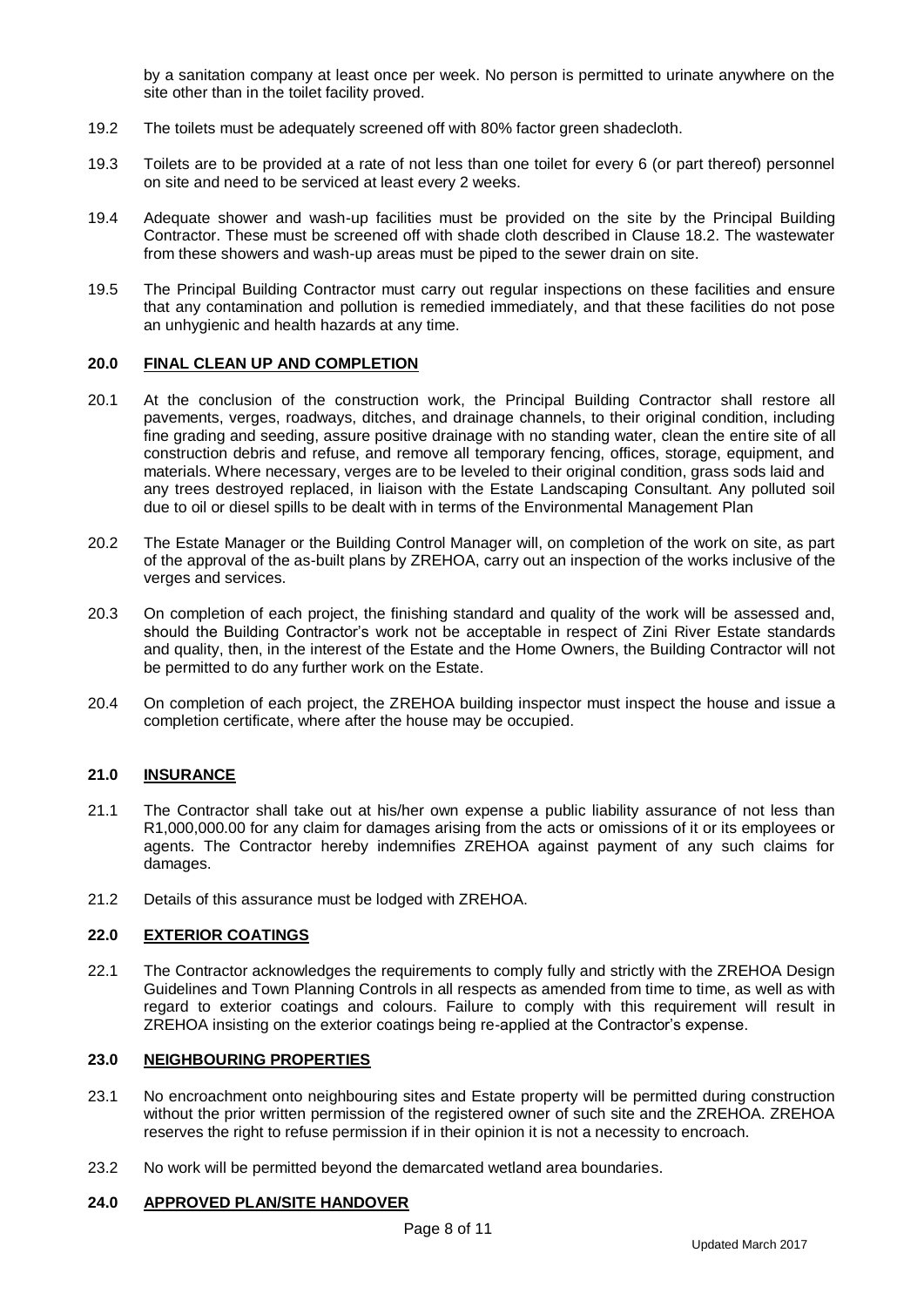- 24.1 No work may commence on site prior to the official site handover and written permission from ZREHOA.
- 24.2 Construction may only commence on production of building plans approved by ZREHOA and Umlalazi Municipality. (The presentation of these plans must be at least 3 working days prior to the site handover date).

#### **24.0 DEVIATION FROM APPROVED PLANS**

- 24.1 The Contractor shall not deviate from the approved building plans in any form without being in possession of an approved amended plan or written permission from the Building Control Manager to proceed with the deviation.
- 24.2 All proposed deviations must be submitted by the Architect to ZREHOA and the Umlalazi Municipality for approval prior to any deviations commencing on site.
- 24.3 The Architect or the Principal Building Contractor must discuss all deviations and additional work on site with the Building Control Manager.

#### **25.0 BREACH**

- 25.1 In the event of the Contractor being in breach of any obligations under this agreement, including the Zini River Estate Environmental Management Plan and the Design Guidelines and Town Planning Controls, ZREHOA shall be entitled to one or more of the following remedies:
	- 25.1.1 Give written notification to the Contractor to remedy the breach within 24 hours.
	- 25.1.2 Close the Contractor's access to the site until the breaches have been remedied. Any contractual delay claims will be at the Contractor's expense.
	- 25.1.3 Insist on rectification of the breach at the cost to the Contractor.
	- 25.1.4 Issue a written warning.
	- 25.1.5 Imposition of a fine as decided by the Zini River Estate Home Owners Association Rules Committee.
	- 25.1.6 Banning the Contractor from the Estate for a certain period of time.
	- 25.1.7 Permanent banning from the Estate and removal from the Accredited Contractors List.

#### **26.0 ENVIRONMENTAL MANAGEMENT PLAN**

- 26.1 All Contractors will comply with the provisions of the Zini River Estate Environmental Management Plan (EMP), as amended from time to time. The Building Contractor is responsible to ensure that all his labourers sign & receive a copy of the Z-fold EMP (Zulu version available). The Building Contractor is to keep a register of such. Copies of the EMP are available from the ZREHOA office.
- 26.2 Failure to comply with the requirements of the Environmental Management Plan in any form will result in a severe penalty being imposed on the Contractor by ZREHOA and the Kwa Zulu Natal Department of Agriculture and Environmental Affairs (D.A.E.A.).

#### **27.0 GENERAL**

27.1 Only Contractors registered with the Master Builders Association and/or the National Home Builders Registration Council, and with an acceptable construction record will be considered as accredited building contractors on the Estate. The accredited list will be reviewed from time to time at the sole discretion of the ZREHOA.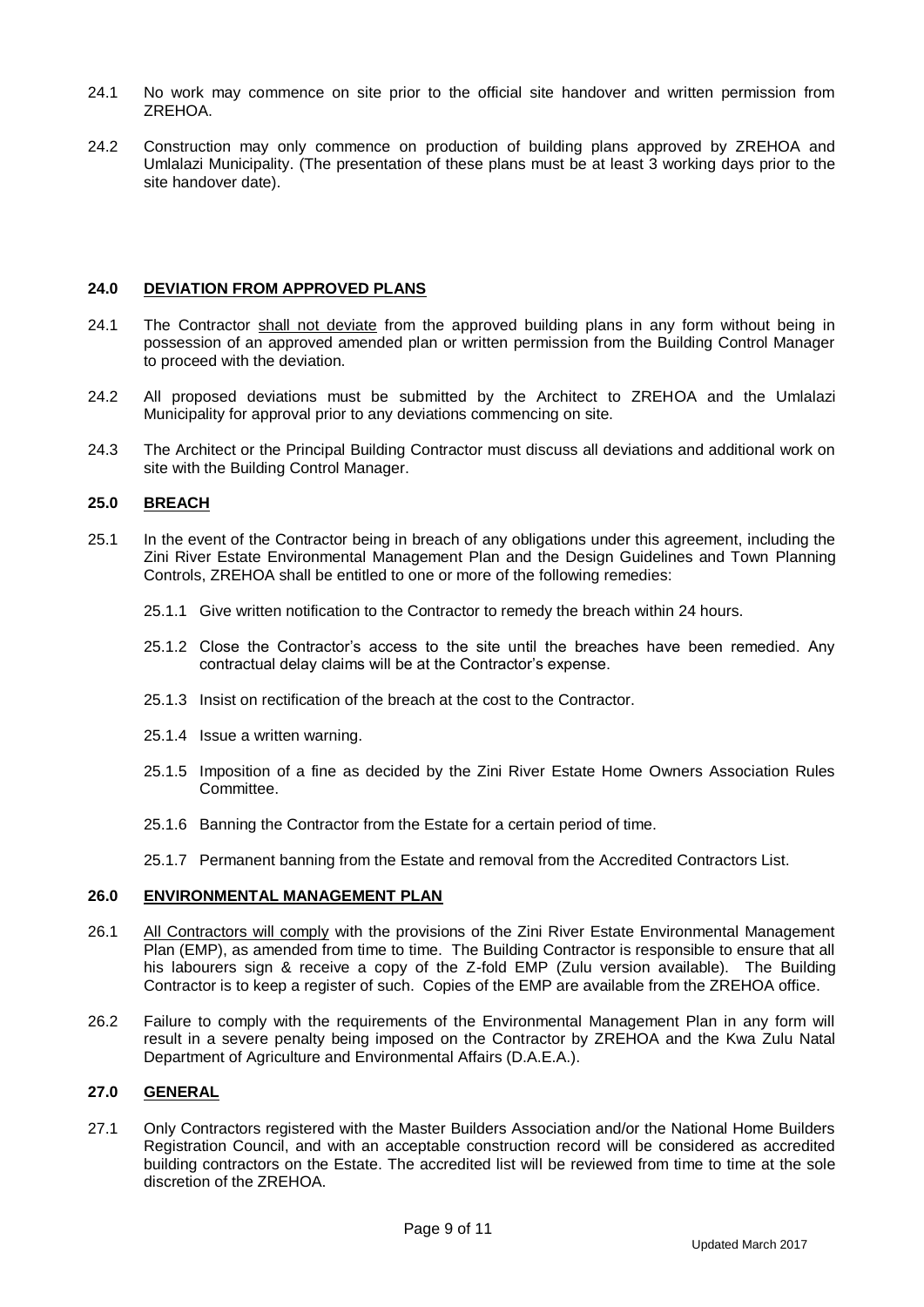- 27.2 ZREHOA reserves the right to refuse any building contractor's application to be accredited.
- 27.3 All applications to be accepted onto the Zini River Estate accredited list of Building Contractors must be submitted in accordance with the criteria as set out by the ZREHOA. The criteria is available from the ZREHOA office.
- 27.4 All accredited Building Contractors must be available to tender on all other projects on the Estate and, if the Building Contractor has not received a commission or contract to construct any other buildings on the Estate, other than the current project, for a period of six months, the Contractor will be considered dormant, and removed from the list of accredited Building Contractors permanently.

#### **28.0 MAINTENANCE AND DAMAGE LEVY**

- 28.1 A monthly non-refundable verge and street damage levy of R500 per month will be charged to the owner's levy account. This fee will be revised by the ZREHOA from time to time.
- 28.2 This levy will be used to maintain, repair, or replace damage caused to verges, roads, and services by any Construction Vehicles or Contractor.
- 28.3 If any damage caused by a Contractor, Supplier, Sub-Contractor, or staff member, and ZREHOA can identify the culprit, then ZREHOA will instruct the Building Contractor to repair or replace the specific damage within a reasonable time period at the Building Contractors expense.
- 28.4 Should the Building Contractor fail to comply with Clause 28.3, ZREHOA will have the repairs or replacement done and directly debit that Contractor.
- 28.5 Failure to pay for such repairs may result in suspension of access to the Estate until such time as the matter is settled. Any contractual delay claims will be at the Contractors expense.

#### **29.0 NON-WAIVER**

29.1 No indulgence, which any party may give to the other party in terms of this agreement, shall constitute a waiver by the former of any of its rights under this agreement.

#### **30.0 VARIATION**

30.1 No agreement varying, adding to, deleting from or canceling this agreement, and no waiver of any right under this agreement, shall be effective unless reduced to writing and signed by or on behalf of the parties.

#### **31.0 CRITERIA FOR ACCEPTANCE ONTO THE ACCREDITED LIST**

#### **BUILDING CONTRACTORS & OWNER/BUILDERS**

#### **FOR ANY PERSON TO BUILD ANY STRUCTURE ON THE ESTATE, THEY MUST SUBMIT THE FOLLOWING DOCUMENTATION AND OBTAIN THE APPROVAL OF THE ZINI RIVER ESTATE HOME OWNERS ASSOCIATION.**

They must:

- 1. In the case of a professional building contractor, be registered with the **Master Builders Association** and **National Home Builders Registration Council**. (Copies of current MBA and NHBRC registrations required);
- 2. In the case of an Owner/Builder, be registered with the **National Home Builders Registration Council**. (Copy of the NHBRC registration required);
- 3. Be registered with the **Workman's Compensation Fund**. (Copy of current registration number and details required);